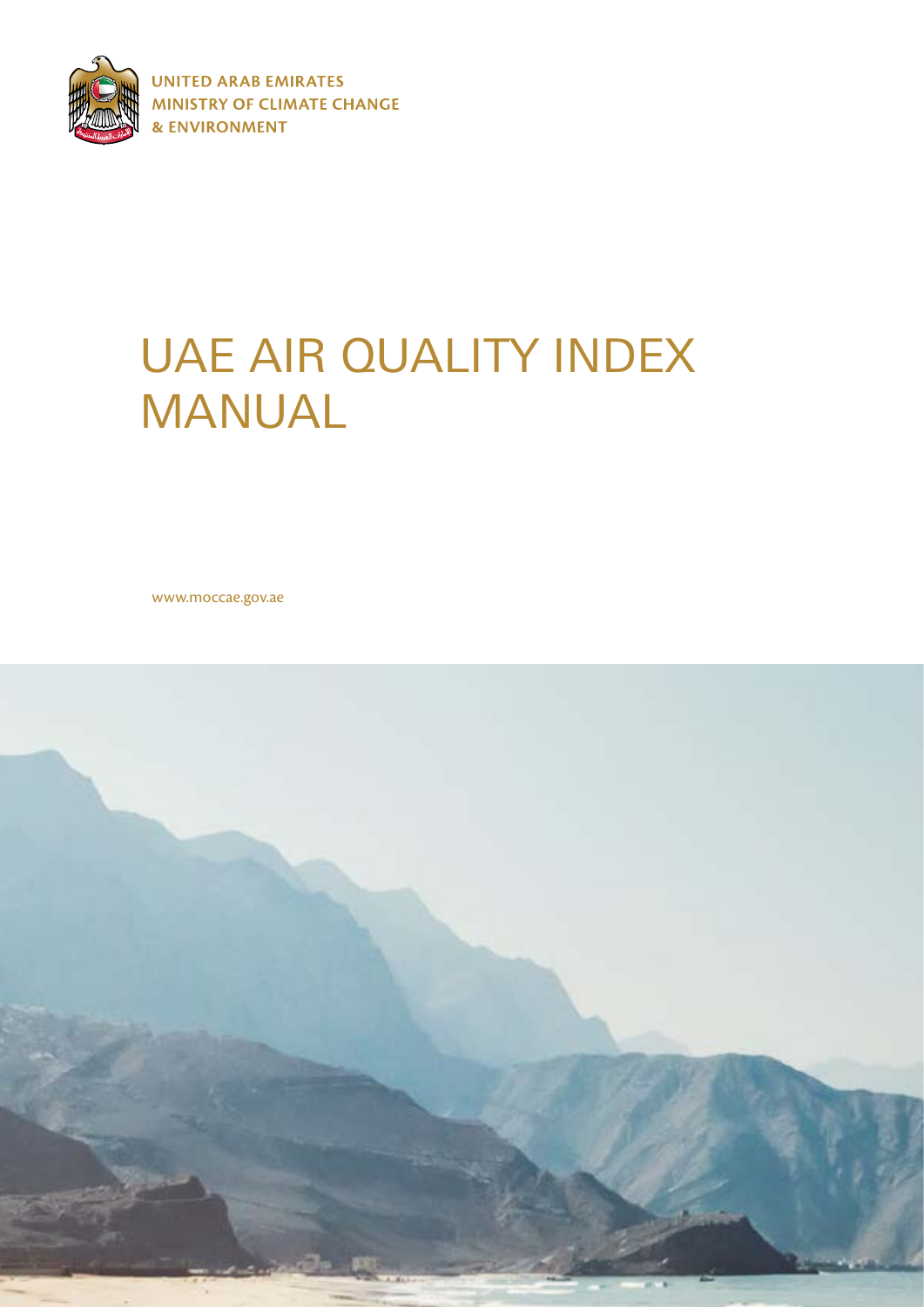## UAE Air Quality Index

### The ground monitoring stations

The quality of the air in the country is monitored by high quality monitoring stations that conform in their specifications with stations approved by the European Union and the US Environmental Protection Agency. At present, there are 54 stations across the country, compared to only 22 station in 2007.

#### What is the importance of air quality monitoring?

The diagram above shows the volume of air breathed by female adults. Adults consume more air during physical activities than children, yet healthy adults have much higher lung surface area than children, thus the lungs can tolerate higher concentrations.



minute

As a result of a wide range of natural and human factors, air quality has decreased significantly throughout the world. Air quality is closely related to the size of natural and human activities practiced in a given geographical area.

It is known that we need to breathe more air in physical activity compared to what we need when we do not exercise, so the increased concentration of pollutants in the air necessarily means the increase in the amount of pollutants that we breathe. It is therefore advisable to avoid outdoor physical activities during periods of low air quality.

Air quality particularly affects people in the sensitive category, such as children, the elderly, individuals with lung disease, and individuals with asthma, bronchitis, or emphysema. The graph below shows the volume of air inhaled by children compared to the type of activity they perform.

As shown in the diagram children who are running breathe in about 32 liters of air per minute, %80 or 4.5 times more compared to when sitting.



#### **Volume of Air Breathed by Adult Female**

#### How can we read the Air Quality Index (AQI)?

Air quality index calculations are based on the measurements of five main pollutants Nitrogen dioxide NO<sub>2</sub>, Carbon monoxide CO, Ground ozone O<sub>3</sub>, Sulphur dioxide SO<sub>2</sub>, and particulate matter with of diameter less than 10 micron PM10.

Air quality data requires a lot of analysis that can be complicated to understand, but as ambient air quality is something that can affect our health, the information should be known by the public, thus an air quality index has been developed to provide an easy to understand index through color coding the levels of air quality.

The daily AQI will indicate the color, value and the dominating air pollutant that is affecting the air quality. Air quality index values starts from 0 to +500, representing diminishing air quality as the index increase, which means higher air pollution concentrations which could result in greater threat to health, the more impaired value indicates better air quality.